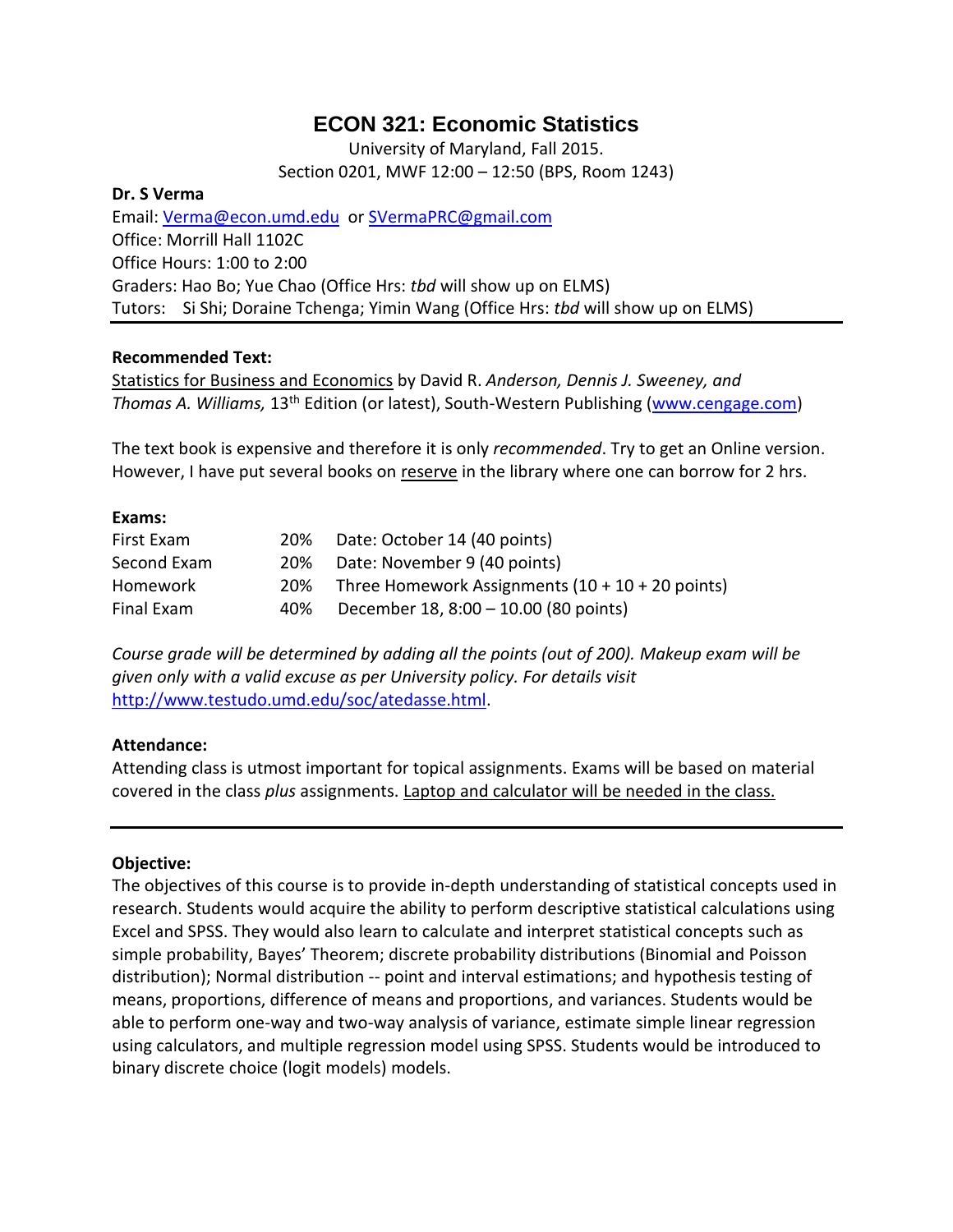### **Part I: Foundation and Descriptive Statistics**

### *Topics:*

- 1. Types of Data: Interpretation and manipulation of data Excel and SPSS Read Text Book -- Chapter 1
- 2. Descriptive Statistics: Text Chapter 2 and 3. Concept of Mean, Mode, Median, Quartiles, Percentiles, Standard Deviation, and Correlation.

*A calculator is needed in class. Calculation of descriptive statistics using SPSS.* 

# **Part II: Probability and Probability Distributions**

# *Topics:*

- 3. Introduction to Probability: Text Chapter 4. Concept of probability, Additive and Multiplicative law, Conditional probability. Bayes' Theorem (*Calculator is needed in class.)*
- 4. Discrete Random Variables: Chapter 5. Expected Value. Variance and Covariance. Binomial and Poisson distribution. (*Calculator is needed in class.)*
- 5. Continuous Random Variables: Text Chapter 6. Normal Distribution, Normal curve, computing probabilities for any Normal curve. (*Calculator is needed in class.)*

*(Homework Assignment -- 10 points)*

# **Part III: Statistical Inference**

# *Topics:*

- 6. Sampling and Sampling Distributions: Text Chapter 7. Types of Samples. Point estimation. Sampling Distribution of Mean and Proportion; Central Limit Theorem.
- 7. Intervals Estimation: Text Chapter 8. Confidence interval of mean and proportion.
- 8. Hypothesis Testing: Text Chapter 9. Null and Alternative Hypotheses. Testing of Means, Proportions, and Variances. (t-distribution; Chi-square distribution)
- 9. Type and Type II errors. Determining sample size.
- 9. Testing difference of means and proportions of two populations: Text Chapter 10.
- 10. Testing of variances -- Chi-square and F distribution: Text Chapter 11 and 12. Test of Independence.
- 11. Analysis of Variance (ANOVA): Text Chapter 13. Introduction to Experimental Design; One Way and two-way ANOVA*.* ANOVA by using SPSS.

*Calculators/laptops are needed in class. SPSS will be used to test hypotheses using large datasets.* 

*(Homework Assignment -- 10 points)*